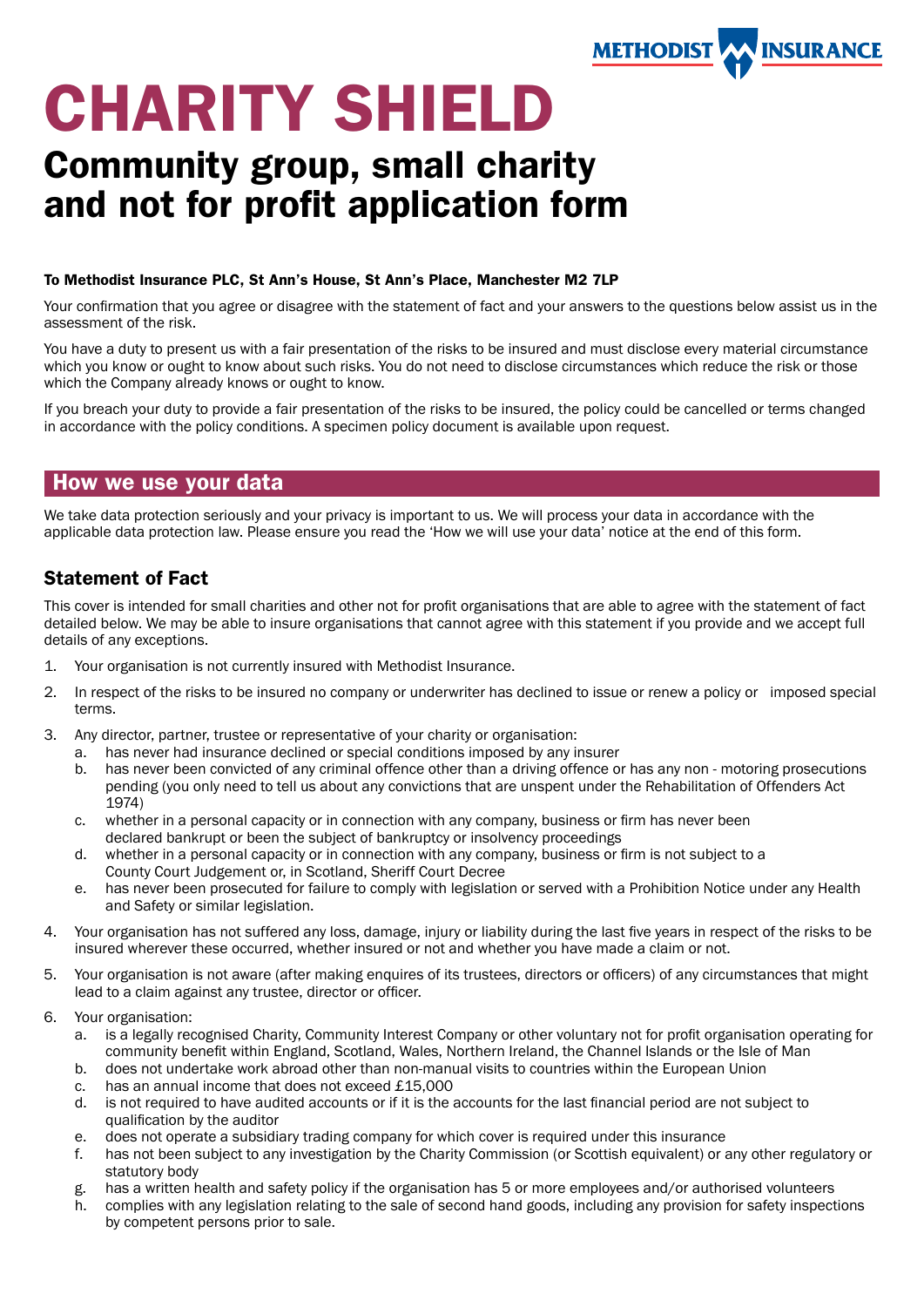- 7. If your organisation arranges fireworks displays it:
	- a. undertakes a risk assessment
	- b. always uses a specialist service provider and checks that the service provider has public liability insurance operative at the time of the display with a limit of indemnity no less than that sought under this insurance and an indemnity to principal extension.
- 8. Your organisation is not responsible for insuring buildings.
- 9. No allegations of abuse have ever been made against you or any of your employees and volunteers or service providers (hereafter referred to as 'personnel') whilst working for you or acting on your behalf
- 10. Where you or any of your personnel work unsupervised with children or vulnerable adults, or have unsupervised access to children or vulnerable adults, you have:
	- a. prepared and implemented a written safeguarding policy that is regularly reviewed (at least annually)
	- b. a designated safeguarding officer or named person(s) responsible for safeguarding
	- c. implemented safe recruitment procedures for your personnel
	- d. provided safeguarding training with regular updates (at least annually) for all your personnel
	- e. arrangements in place for incident reporting and investigation
	- f. undertaken Disclosure and Barring Service (DBS) or equivalent checks at the appropriate level of all eligible personnel working with children and vulnerable adults
	- g. retained securely or will retain securely
		- i) a copy of your safeguarding policy and any revisions of it
		- ii) evidence that training has been given and received by all relevant persons, iii) employment and engagement applications.
		- employment and engagement applications, references, identity verifications and DBS or equivalent reference numbers
		- iv) records of any abuse allegations, incidents, notifications and any action taken
- 11. Your charity or organisation is not:
	- a. a place of worship
	- b. a care home, domiciliary care or supported living service provider
	- c. involved in the organisation of any event where numbers attending/participating exceed 500 people
	- d. involved in the repair, alteration, maintenance, servicing or renovation of any machinery (including pedal cycles) or electrical equipment
	- e. a club, association or other organisation that is a provider of gymnastic activities, contact sports, motor sports, horse riding, rifle or pistol shooting, archery or historic re-enactments
	- f. an activity centre or any provider of hazardous adventure activities
	- g. involved in any manual work other than work of a low risk nature such as general gardening, cleaning, litter picking, painting or car washing that does not involve working at more than one metre above ground level and/or the use of specialist tools equipment or machinery
	- h. a working museum or railway preservation trust
	- i. a medical or scientific research establishment
	- j. a political, lobbying or activist group
	- k. involved in any recycling process
	- l. a motoring club or association
	- m. an employment or work placement agency
	- n. involved in any procession where motor vehicles are used to carry participants
	- o. a hostel, night shelter or provider of residential care for children and/or vulnerable adults
	- p. a nursery, school or higher education facility
	- q. involved in any hazardous activities such as water sports, rock climbing, abseiling, parachuting or skydiving.

#### Please confrm you agree with the statement of fact

#### Yes I agree No I disagree

If you disagree with any of the statement of fact please state your reasons in the box on page 6, before the declaration.

If you wish to continue with this application please complete the questions below.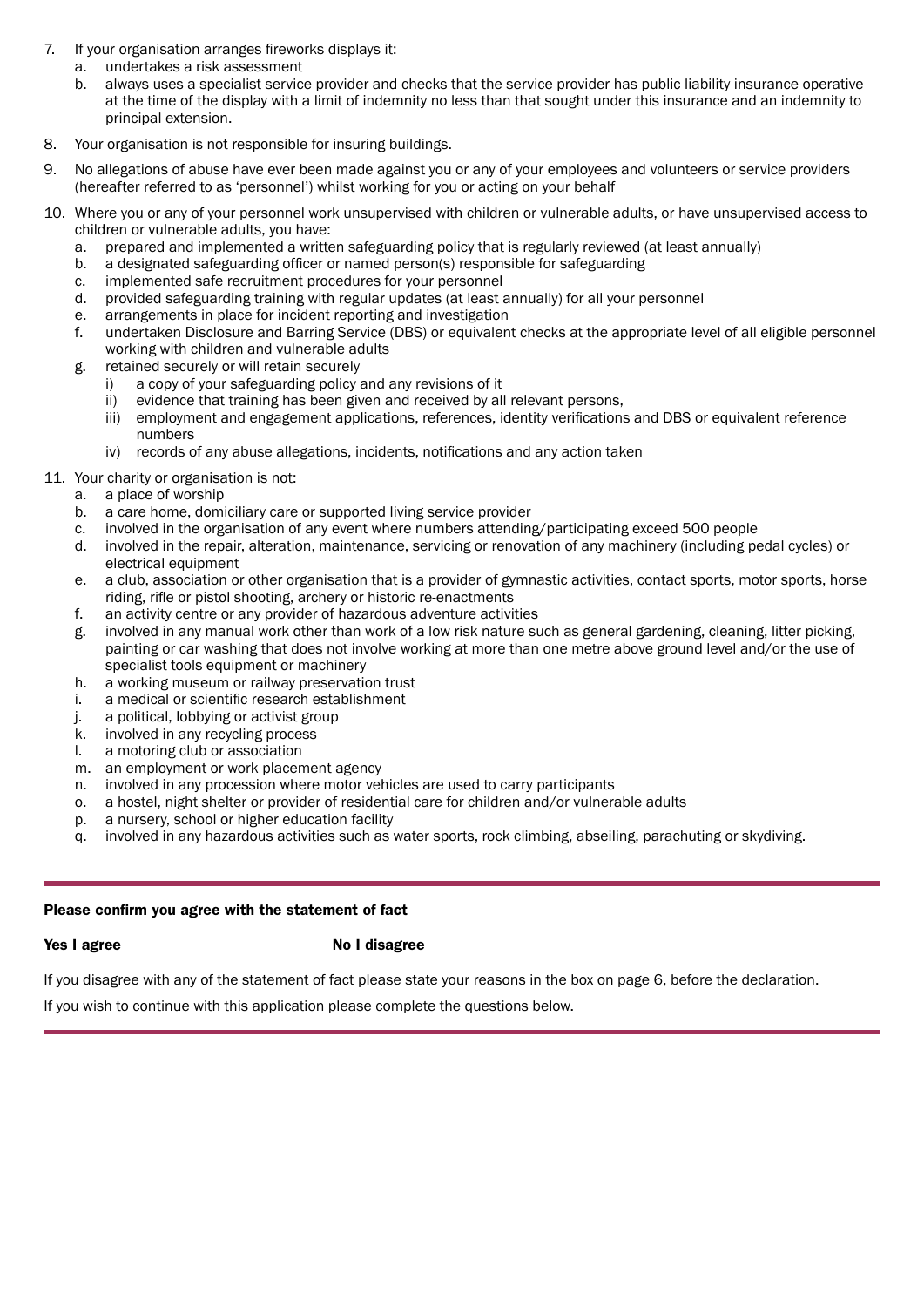# Organisation to be insured

#### 1 Insured name

| Name of the organisation                                         |  |
|------------------------------------------------------------------|--|
| Known as (if different)                                          |  |
| Charity registration number or legal<br>status if not registered |  |
| Website address                                                  |  |
| 2 Address for correspondence                                     |  |

| Postcode | Telephone |  |
|----------|-----------|--|
| Email    |           |  |
|          |           |  |

Note: Unless we have confirmed otherwise, no insurance will be in place until we have accepted this application.

### **Overview**

#### 4 What is the purpose of your organisation?

#### 5 What activities do you carry out to achieve this purpose?

| 6 What is your estimated income for the next 12 months? | £ |
|---------------------------------------------------------|---|
| <b>Liability</b>                                        |   |

### **7 Is liability cover required, if yes complete 8 to 12?** The Most Complete 8 to 12?

8 Please tick the limit of indemnity you require for Public and products liability

£5,000,000 (standard) £10,000,000

For Employers' liability – which includes cover for volunteers – the standard limit is £10,000,000 unless you specifically request a higher limit

#### 9 Please provide the Employer Reference Number (ERN)\* for your charity/organisation or confrm you are exempt from holding one

\*The ERN is often referred to on tax forms as the employer's PAYE reference and is provided by HMRC to every organisation which is registered with them as an employer.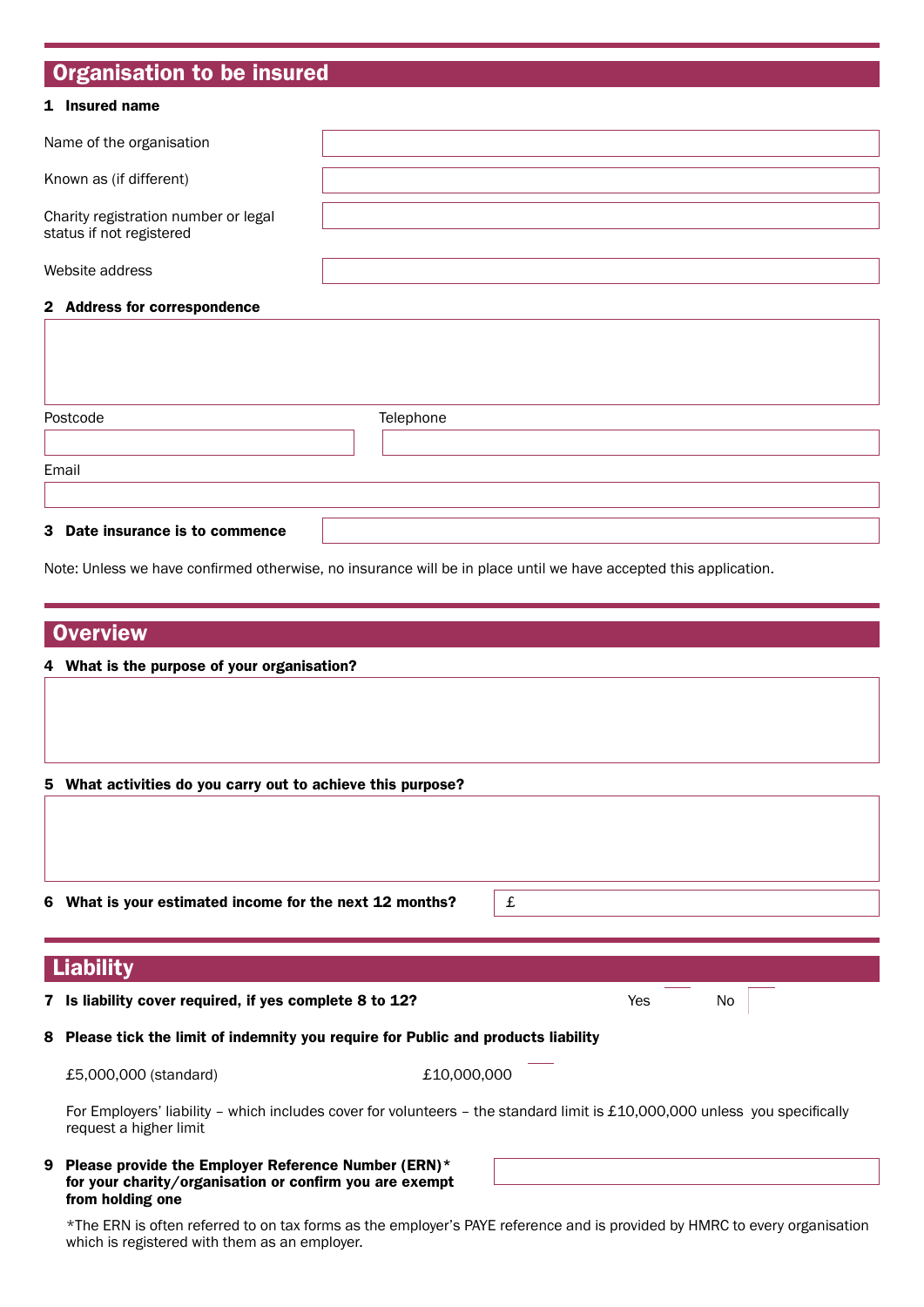# **Liability**

#### 10 Wageroll information for Employers' liability

|                                  | Number of staff | Annual Wageroll |
|----------------------------------|-----------------|-----------------|
| Clerical                         |                 |                 |
| All other staff (please specify) |                 |                 |

#### 11 Volunteers information for Employers' liability

|                                  | Number of volunteers | Total annual hours donated |
|----------------------------------|----------------------|----------------------------|
| Clerical                         |                      |                            |
| All other staff (please specify) |                      |                            |

#### **Contents**

12 If selected, cover is provided for contents with a limit of £5,000 including items anywhere in the UK subject to a limit of £1,000 for any single item. Lower limits apply to personal belongings.

| Is cover required? | Yes | No |
|--------------------|-----|----|
|--------------------|-----|----|

# Loss of money

#### 13 If selected, cover is provided for;

- (a) Money held during business hours at the premises owned or occupied by you in connection with your activity
- (b) Whilst in transit
- (c) At an employees or volunteers private dwelling

(d) For any other loss

Note: Cover in respect of (a) and (b) is subject to a limit of  $£1,000$ Cover in respect of (c) and (d) is subject to a limit of £500 All limits are in respect of any one loss

Is cover required? No research that is not contained to the set of the No research of the No research of the No

# All applicants

Please read the paragraph about material circumstances which appears at the head of this application form. If there are any material circumstances that have not been covered by the statement of fact or questions set out above you must disclose them to us. Please use the box below. If required, additional space is provided on the next page.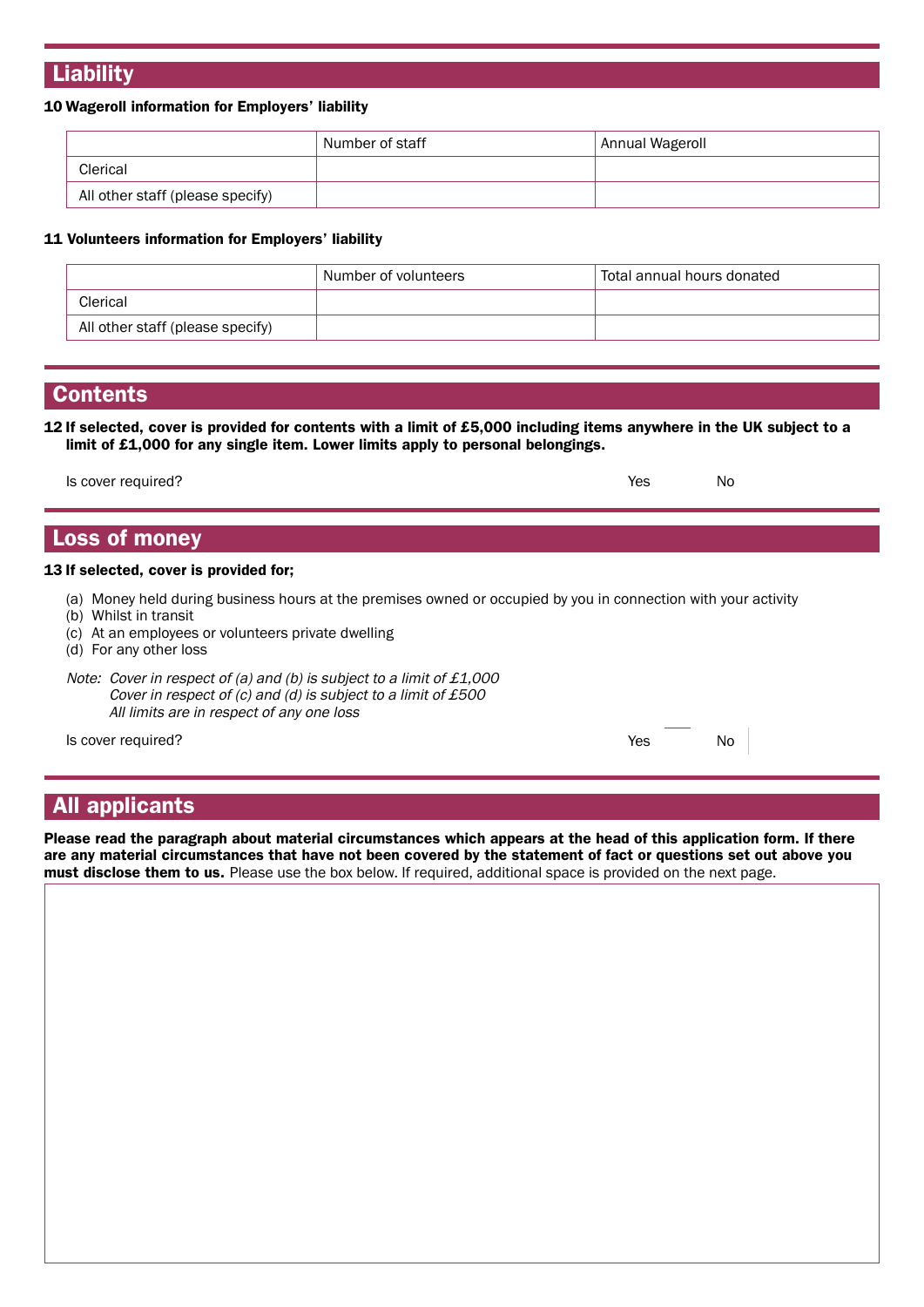# Law applicable

This policy shall be governed by and construed in accordance with the law of England and Wales unless the *Insured's* habitual residence (in the case of an individual) or central administration and/or place of establishment is located in Scotland in which case the law of Scotland shall apply.

# Additional information

# **Declaration**

I/We confirm that as far as I am/we are aware the statements made by me/us or on my/our behalf in connection with this insurance are true and complete.

I/We agree to accept a policy in the Company's usual form for this class of business.

Name(s) (in BLOCK CAPITALS) on behalf of the applicant \_

Position(s) \_

Date \_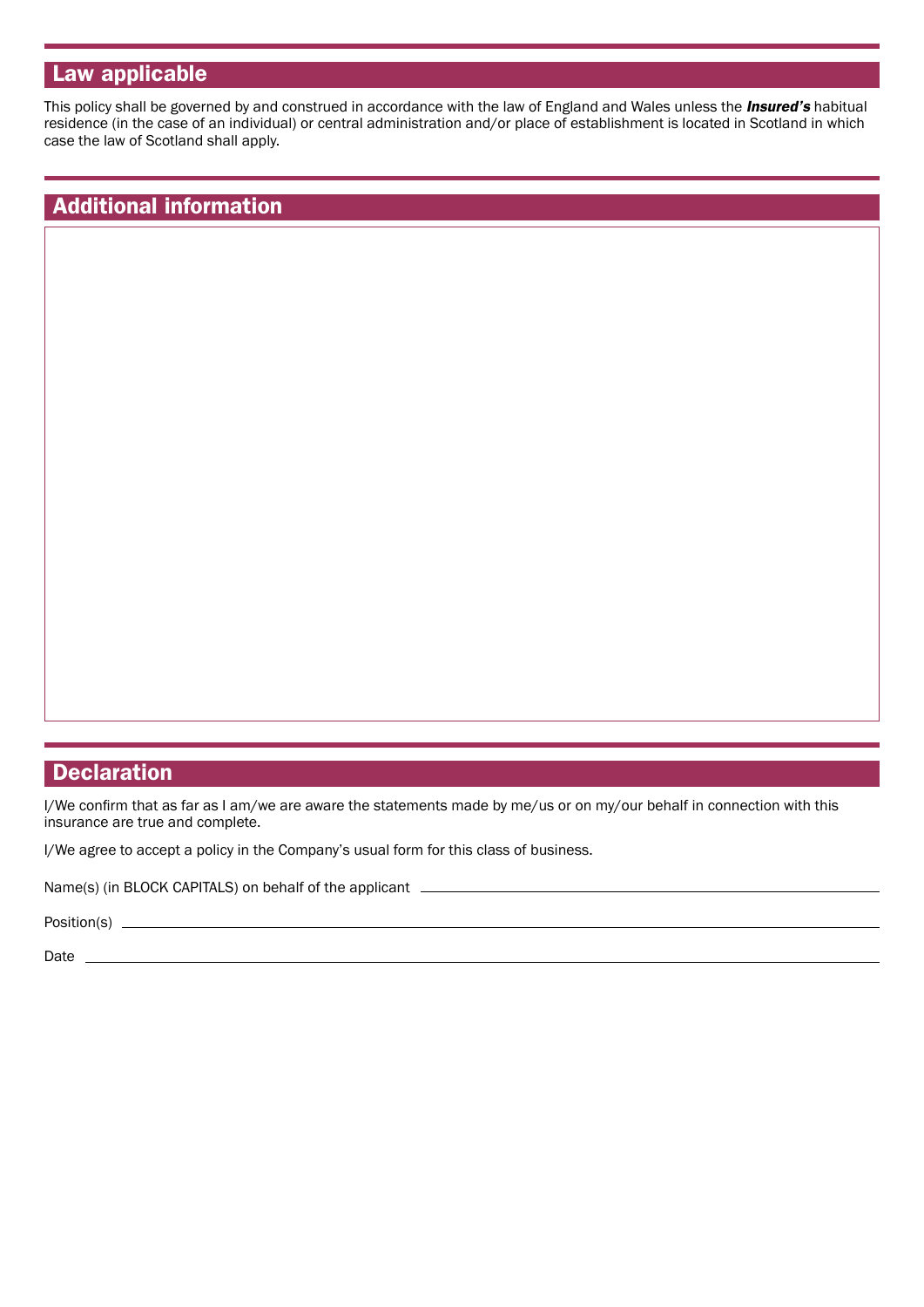# How we use your data

Your privacy is important to us. We will process your personal data in accordance with data protection laws.

Methodist Insurance plc ("we", "us", "our") is the data controller in respect of any personal data which you provide to us or which we hold about you and any personal data which is processed in connection with the services we provide to you.

Where you provide us with personal data about a person other than yourself (such as a dependant or named person under a policy), you must inform them that you are providing their personal data to us and refer them to this notice.

To provide our insurance related services, we will collect and process your personal data such as your name, contact details, financial information and any information which is relevant to the insurance policy we are providing. In order to provide your insurance policy or when making a claim, we may also need to collect or process 'special categories of personal data' such as information relating to your health or criminal convictions or information which is likely to reveal your religious beliefs.

We process your personal data for the purposes of offering and carrying out insurance related services to you or to an organisation or other persons which you represent. Your personal data is also used for business purposes such as fraud prevention, business management, systems development and carrying out statistical and strategic analysis.

Providing our services will involve sharing your personal data with, and obtaining information about you from, our group companies and third parties such as brokers, loss adjusters, credit reference agencies, fraud prevention agencies, our service providers and professional advisors, or business partners and our regulators.

In some circumstances we may transfer your personal data to countries outside of the European Economic Area. We will put appropriate safeguards in place to ensure that your personal data is protected.

Where we have your consent, we may market our services to you or provide your personal data to our related companies or business partners for marketing purposes. You can opt out of marketing communications at any time by clicking on the link at the bottom of any email or by contacting us.

# Fraud Prevention

We need to carry out fraud and anti-money laundering checks, and this will involve sharing your personal data (such as your name, contact details and financial information) with credit reference and fraud prevention organisations such as the Claims and Underwriting Exchange, run by MIB. If you make a claim, we will share your personal data (to the extent necessary) with other companies including other insurers and anti-fraud organisations to prevent fraud. For the purposes of deciding whether to accept and pay a claim or any part of it, we may appoint loss adjusters or external investigation services to act on our behalf.

If false or inaccurate information is provided and fraud is identified, your personal data will be passed to fraud prevention agencies including the Insurance Fraud Register, run by the Insurance Fraud Bureau. Law enforcement agencies may access and use this information.

Please note that when carrying out any fraud prevention activities, we may need to process your special categories of data such as criminal offence information and share it with fraud prevention agencies.

# Further Information

For further information on how your personal data is used and your rights in relation to your personal data please refer to our Privacy Policy at <www.methodistinsurance.co.uk/general/security-and-privacy> or contact our Data Protection Officer at Benefact House, 2000 Pioneer Avenue, Gloucester Business Park, Brockworth, Gloucester, GL3 4AW, United Kingdom or on 0345 6073274 or email [compliance@micmail.com](mailto:compliance@micmail.com).